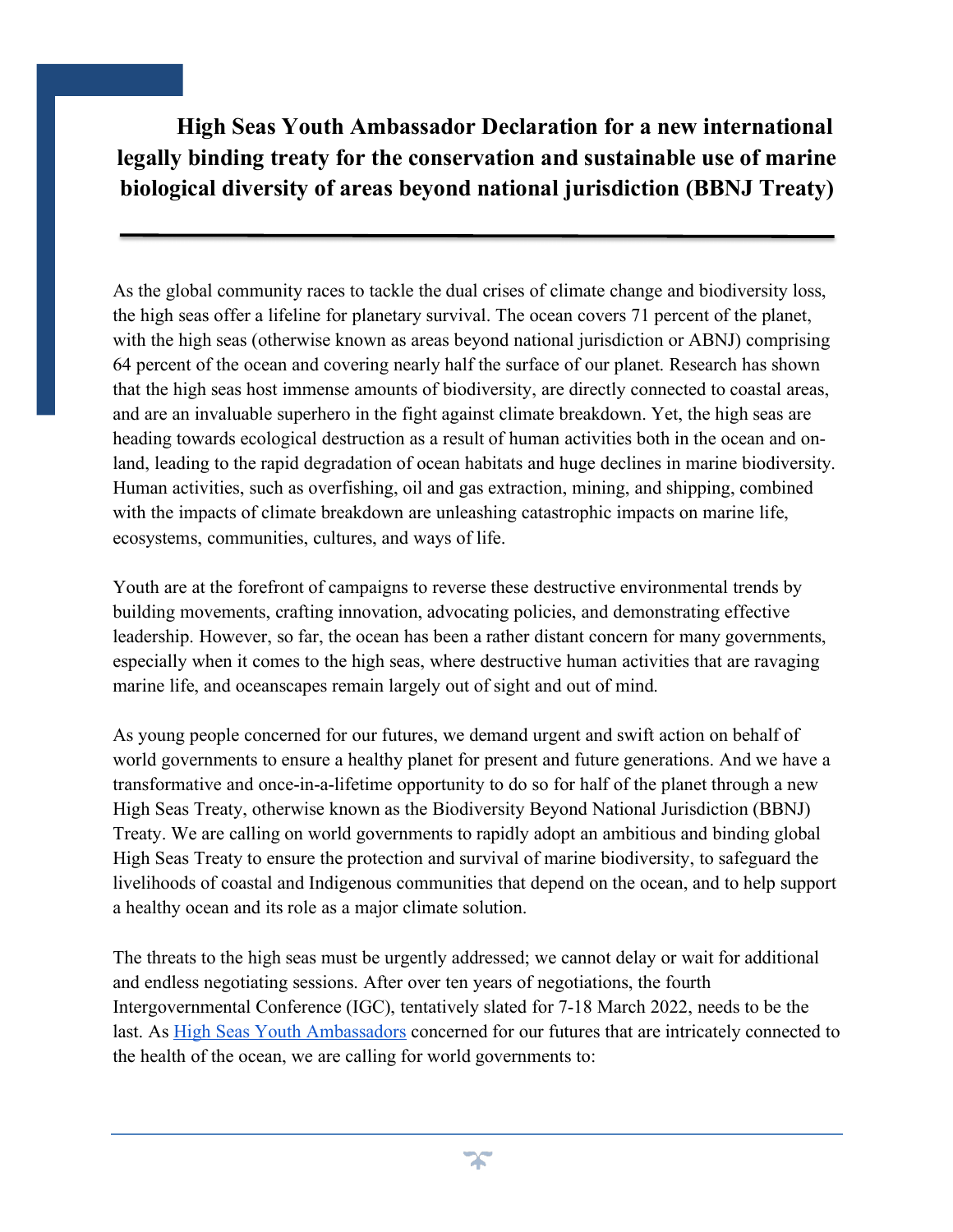## **Key Asks for a new High Seas Treaty**

### General:

• Recognizing the imminent threats to planetary survival due to human-caused ecological destruction and climate breakdown, and to ensure a functioning and resilient ocean for future generations to come, States must work cooperatively to ensure that an ambitious High Seas Treaty that creates transformative change in how we manage, govern and protect high seas marine biodiversity is finalized at IGC4, with as many countries as possible ratifying the treaty as soon as possible.

### Intersessional:

- Due to the COVID-19 pandemic, major environmental decisions have been delayed over the past two years, yet environmental destruction in our ocean has continued. To ensure IGC4 is the last, governments should engage at the highest political level in order to resolve as many outstanding textual issues as possible in advance of the final negotiating session.
- Countries and regional groups should work collaboratively in the run up to IGC4 to establish joint proposals for the treaty text to facilitate its finalisation.

### Youth

- Youth have been conspicuously absent from the treaty negotiations to date, with little opportunity for input due to not easily accessible UN procedures and processes. As youth are the future and the ones that will inhabit our planet, States and the President of the Conference must work to create opportunities for youth voices from around the world to be heard and reflected in the treaty negotiations moving forward and once the treaty is adopted.
- Similar to the United Nations Convention and Framework on Climate Change and its recognition of youth as important stakeholders within its processes, the High Seas Treaty should recognize the legitimacy of a youth constituency as key stakeholders.

# Area-based Management Tools, including Marine Protected Areas

- Due to the failures of existing high seas management organizations to adequately protect and safeguard high seas marine biodiversity from human activities, and based on the growing body of scientific literature highlighting the importance of marine protected areas in mitigating the climate and biodiversity crises, the treaty must enable the establishment and effective management of a network of representative and wellconnected MPAs, including fully protected marine reserves.
- The creation of new protected areas in the high seas must be dictated by a process that is collaborative, consultative, time-bound and includes youth, Indigenous, and local community voices.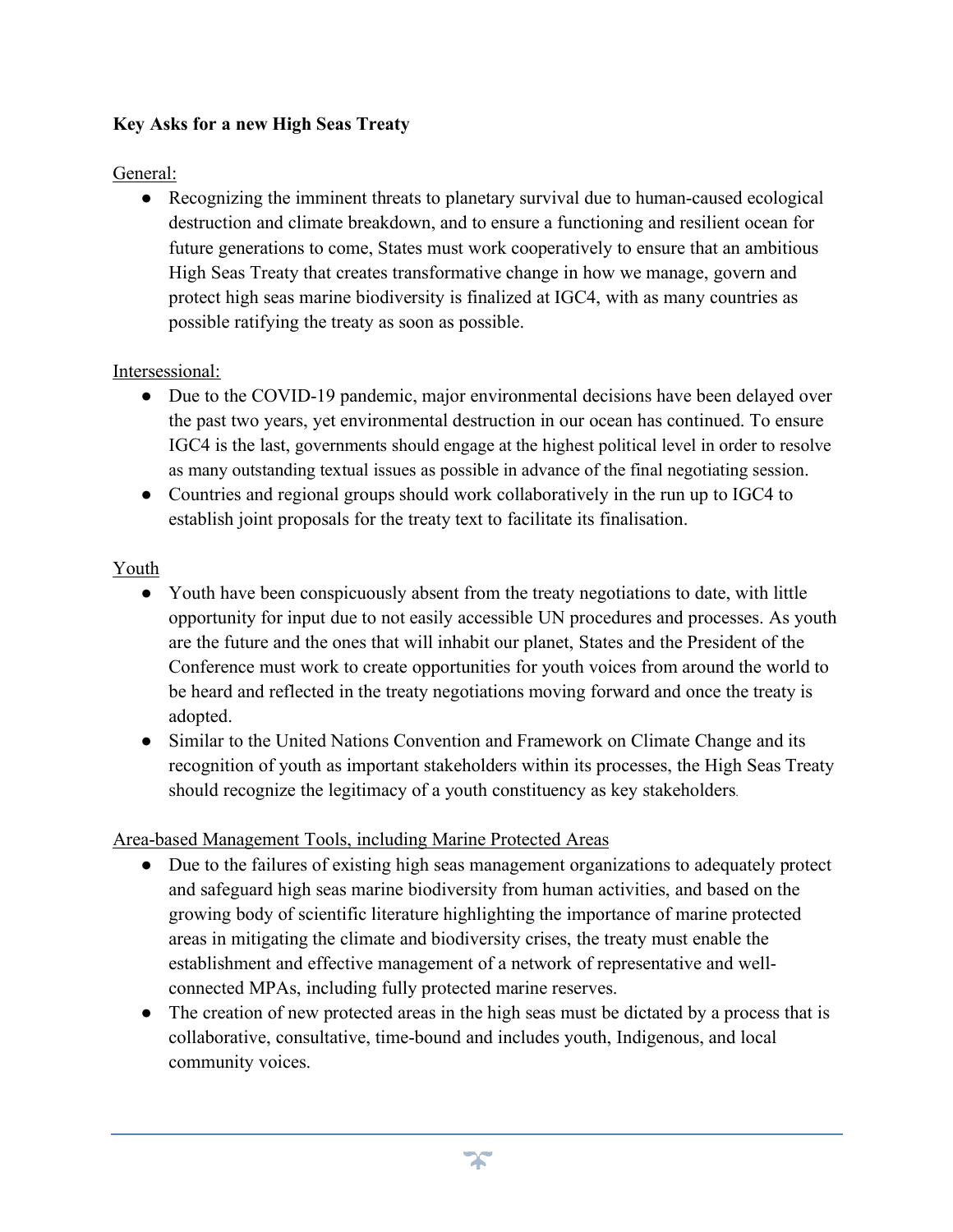### Environmental Impact Assessments

- Harmful activities that are conducted in coastal areas can have negative and consequential impacts in the high seas and harmful activities conducted in the high seas can have negative and consequential impacts within coastal areas. The same goes for interactions between ocean, atmosphere, and seabed. Due to this connected nature of the ocean to the rest of the planet, environmental impact assessments conducted under the High Seas Treaty must look at the *impacts of a proposed activity* and not just its location.
- Recognizing that the high seas are a global common, the global community must have a voice in activities that occur within the high seas. Therefore, the Conference of Parties (COP), as the international BBNJ body, must be given decision-making authority on whether a proposed activity may proceed depending on its impacts on the marine environment.

### Marine Genetic Resources

• Considering that marine genetic resources found in areas beyond national jurisdiction are considered to be the "shared heritage of humankind" and to ensure that all can benefit from these genetic resources, a fair and equitable access and benefit-sharing regime is needed that mandates both monetary and non-monetary benefit-sharing.

### Capacity Building and the Transfer of Marine Technology

● To ensure that all countries, particularly Least Developed States (LDCs) and Small Island Developing States (SIDS), can equitably access and benefit from marine biological diversity in ABNJ, an effective capacity building and transfer of marine technology mechanism needs to be established that includes sustainable funding.

# Cross-cutting:

- We know the ocean is at the forefront of the effects of climate breakdown and if we do not protect the ocean, we will not solve the climate crisis. We must recognize the role the High Seas Treaty will have in preventing and mitigating the climate crisis by protecting marine biodiversity and limiting destructive ocean activities.
- The BBNJ Treaty should establish its own competence for marine biodiversity in areas beyond national jurisdiction and should have the ability to establish marine protected areas, make decisions regarding human activities and address gaps and weaknesses in the existing high seas governance regime that has failed to adequately protect marine biodiversity.
- To prevent delaying tactics from stymying the protection and sustainable use of marine biodiversity in the face of the biggest crisis the world has ever faced, the High Seas Treaty must be able to make decisions that have the majority support of Parties and benefit all of humanity. Therefore, the treaty must establish a voting procedure when all good faith efforts to reach consensus have been exhausted.